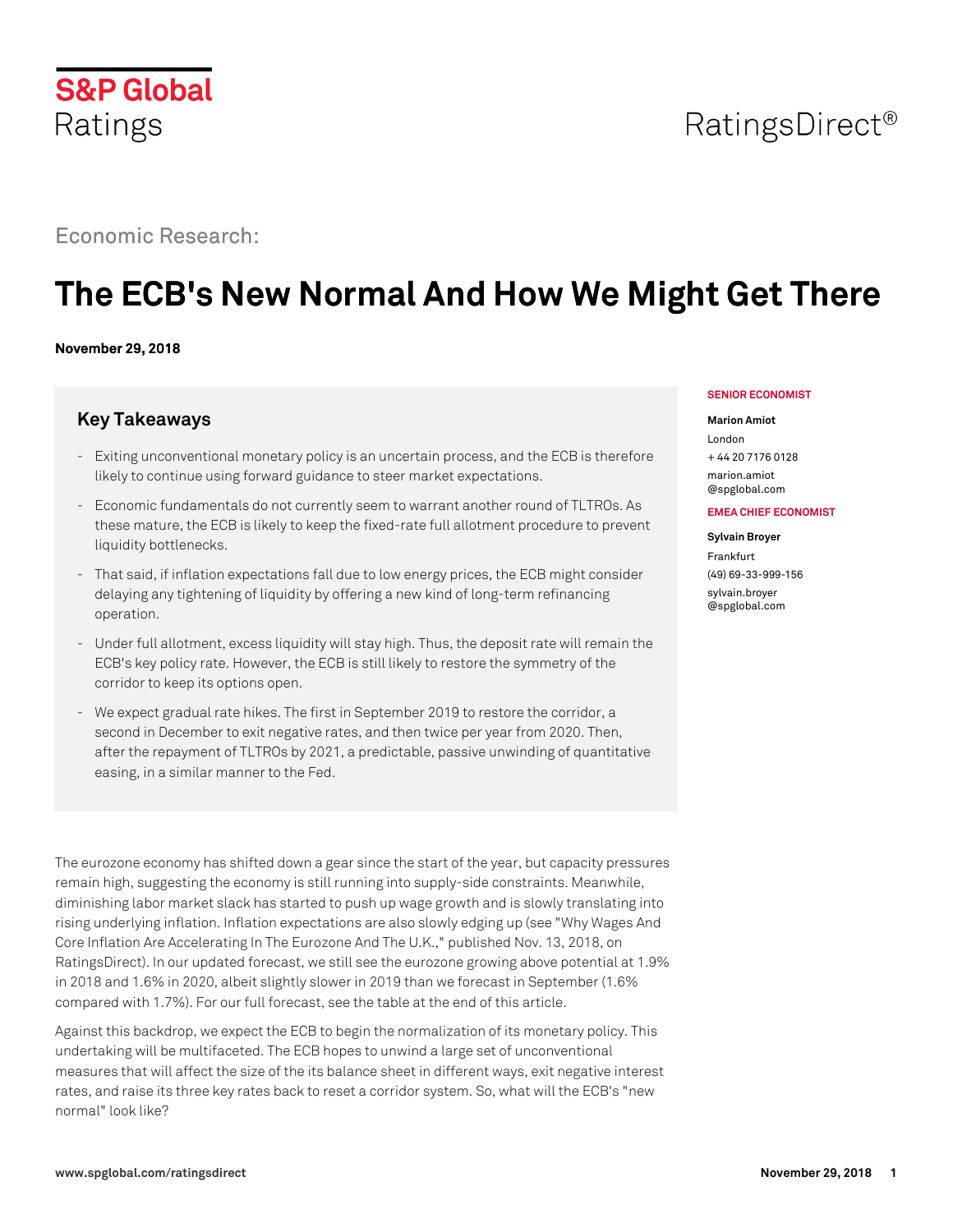# **While Stepping Into The Dark, The ECB Is Likely To Keep Forward Guidance**

Since the ECB ventured into unchartered territory, it has used forward guidance to reduce uncertainty around policymaking, reinforce the link between the use of unconventional and conventional monetary policy tools, and steer market expectations for the short-term rate. The ECB is now normalizing policy, but market participants and the ECB itself are still moving in the dark.

It remains unclear what the ECB's "new normal" will look like. Without guidance, expectations of the central bank's reaction to economic developments and the combination of its different tools could vary significantly across the market and thus be at odds with the ECB's aims. For example, at the end of 2017, a large section of market participants thought the ECB would raise rates from 2018, well before what the ECB had in mind. Meanwhile, unprecedented weakness in inflation has made it difficult to gauge how much the central bank can and will do to lift inflation to its target.

As ECB executive board member Benoît Cœuré has already hinted, the ECB is likely to keep some forward guidance on rates. We expect the ECB to do so with its other instruments until it has clarified the future shape of its monetary policy framework.

# **The ECB Is Unlikely To Restore The Role Of The Interbank Market In One Go**

New instruments introduced since the crisis, such as targeted long-term refinancing operations (TLTROs), the fixed-rate full allotment procedure, and asset purchases, have provided banks in the eurozone with excess liquidity. This has eased banks' funding considerably and translated into easier financing conditions for eurozone corporates and households. As the ECB will likely want to avoid an unwarranted sudden tightening in liquidity conditions, it is unlikely to remove all instruments at once.

In the current macroeconomic environment, the ECB seems rather unlikely to do another round of TLTROs, which are set to mature in mid-2020 and March 2021. TLTROs have helped bolster credit growth and lower financing costs to historical lows in the eurozone (see chart 1). From a regulatory standpoint, they have given banks enough time to rebalance their funding. Only weaker banks in Italy are likely to struggle to meet their funding requirements, especially as financing conditions tighten on the back of recent tensions over fiscal policy. However, this is a country-specific problem, which has not spread to other countries. Besides, launching a third round of TLTROs in the current macroeconomic context could be interpreted as a collusion between the ECB's price stability mandate and the financial stability mandate with a strong bias toward the particular funding situation of some Italian banks (also the largest creditors of the Italian sovereign). From a monetary policy point of view, the full allotment procedure gives enough room to prevent liquidity bottlenecks.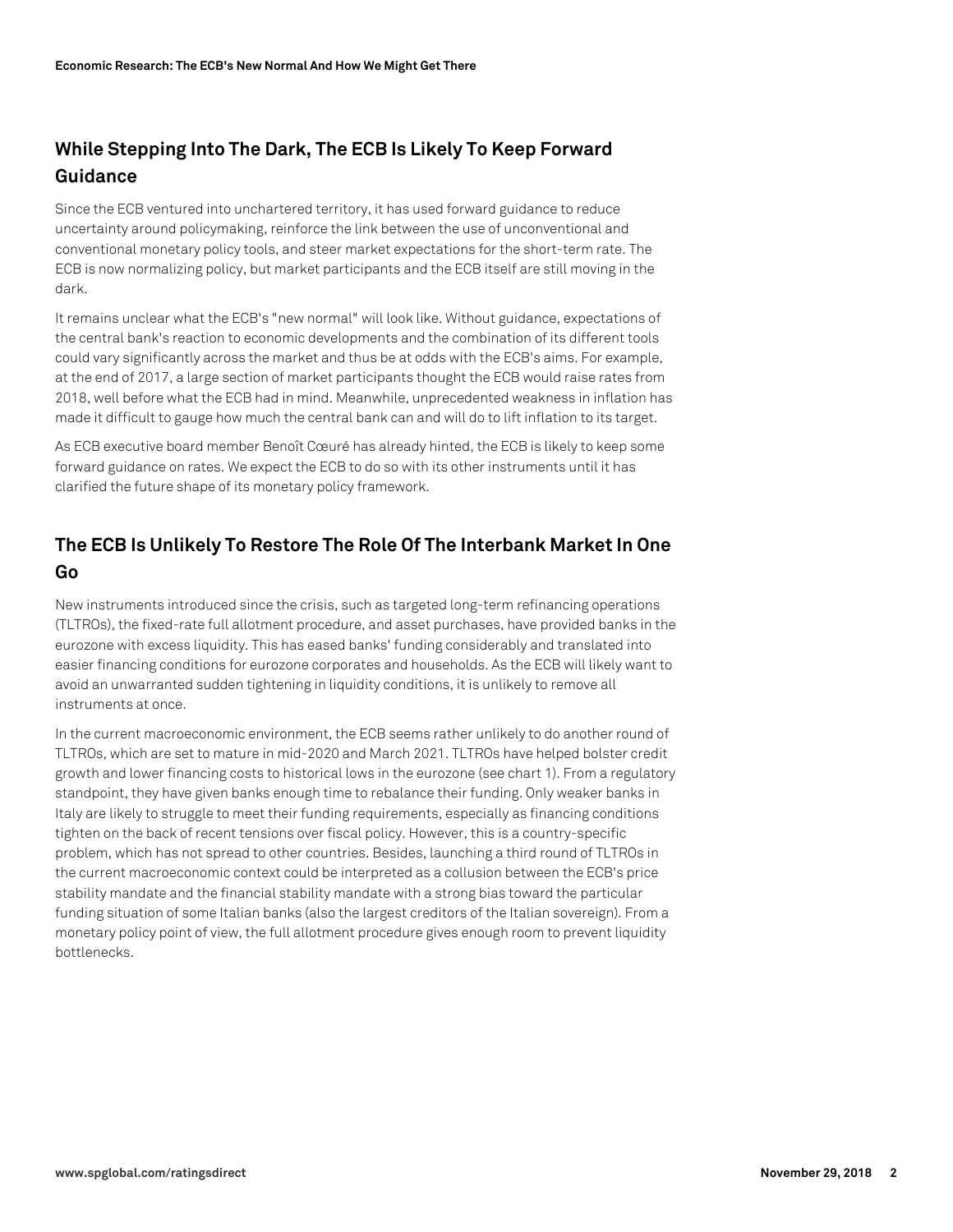

### The Eurozone Credit Impulse Is Still Positive And Doesn't Warrant Another **Round Of TLTROs**

Sources: Eurostat, ECB, S&P Global Ratings. Copyright © 2018 by Standard & Poor's Financial Services LLC. All rights reserved.

That said, the macroeconomic backdrop could change over the next six months, when the ECB will have to decide what to do about TLTROs. (Banks will have to start switching from TLTROs to alternative sources of funding to meet regulatory standards as soon as their maturity drops below one year, i.e. starting from June 2019.) There is a risk that weak inflation on the back of lower energy prices (see the table below for our forecast) could translate into weaker inflation expectations. This could be a reason for the ECB to delay the reduction of its balance sheet and excess liquidity that is set to start in 2020 with TLTRO repayments and launch a set of LTROs with maturity of longer than 12 months but shorter than three years, albeit at less attractive conditions than the current TLTROs.

Chart 2





flow as a % GDP, three-month rolling

- EONIA-EURIBOR spread

Sources: ECB, Bloomberg, S&P Global Ratings.

Copyright © 2018 by Standard & Poor's Financial Services LLC. All rights reserved.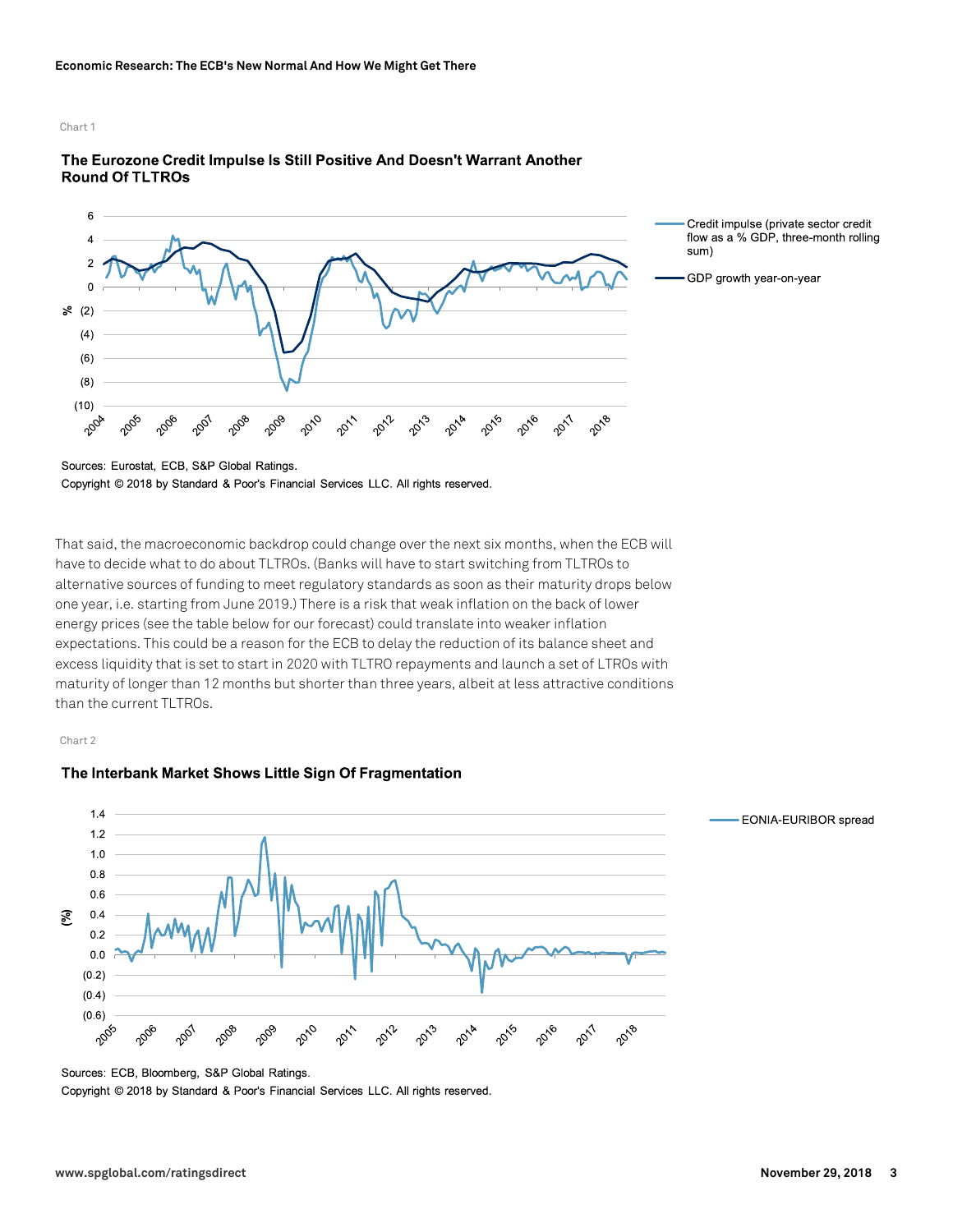#### Volumes Exchanged In The Interbank Market Have Decreased As Excess **Liquidity Has Risen**

Volume of overnight interbank lending (one-month moving average)



Sources: ECB, S&P Global Ratings

In any case, the fixed-rate full allotment will likely stay in place beyond 2019, even if there are no clear signs of interbank market stress (see chart 2). With or without TLTROs, the ECB is unlikely to give the role of funding back to the interbank market at such an early stage of monetary policy normalization, especially if it is unclear whether it is functioning well. Volumes are now 92% lower than the pre-crisis average, suggesting the EURIBOR-EONIA spread might not be a good indicator of stress. Beyond this, the ECB will need to consider how it wants to accommodate rising liquidity needs that have emerged since the crisis, such as banks' demand for short-term safe instruments to meet regulatory standards or rising market-based finance.

Thus, the ECB will remain a provider of excess liquidity for now. With banks only marginally using the interbank market for additional funding (see chart 3), this will continue to push the short-term market rate to the deposit rate, meaning the ECB is set to continue operating a floor and not a corridor rate system (see chart 4). The ECB's key policy rate will therefore de facto remain the deposit rate and not the refinancing rate.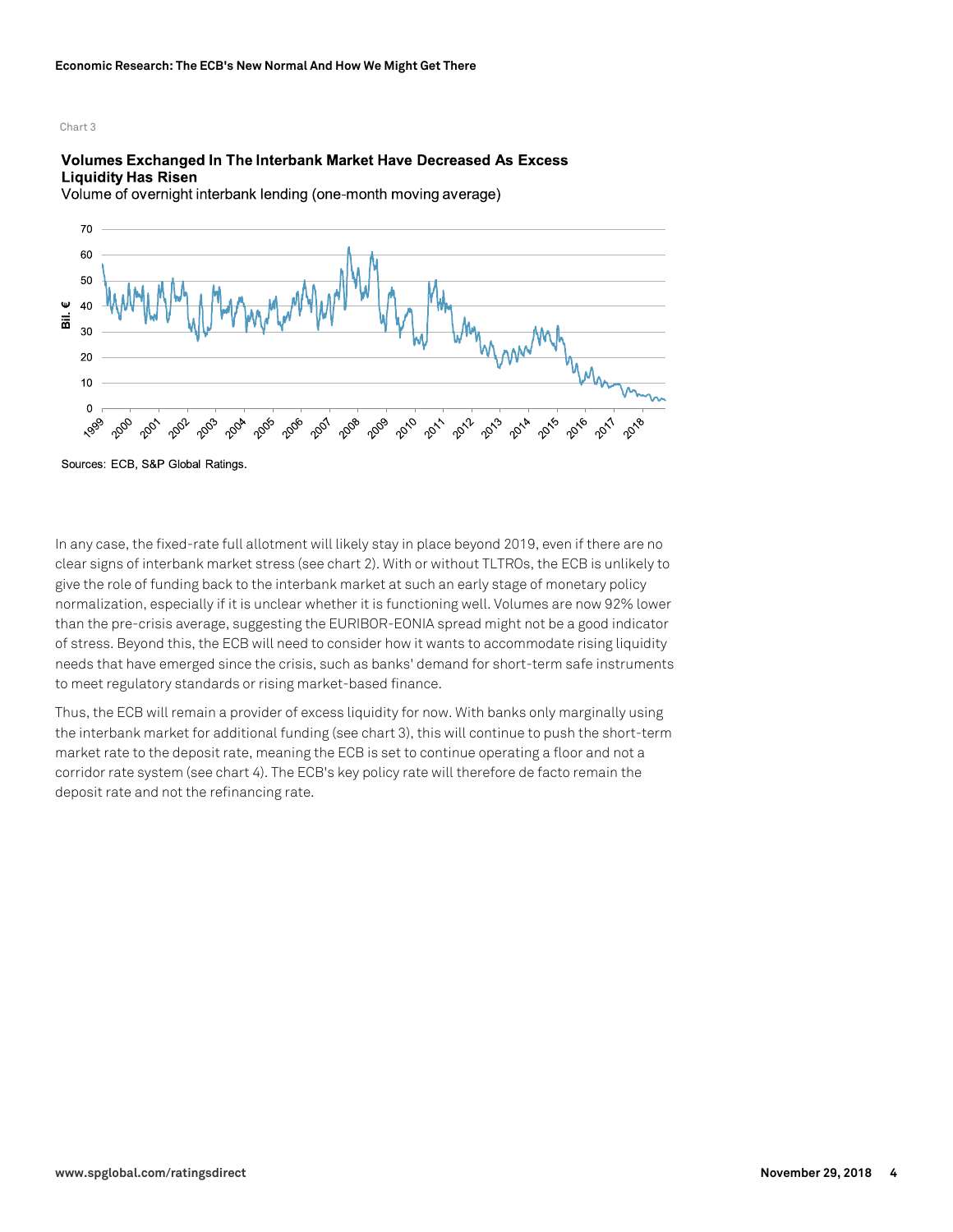





Sources: ECB, S&P Global Ratings.

Copyright © 2018 by Standard & Poor's Financial Services LLC. All rights reserved.

## **The ECB Is Set To Tighten Rates Gradually**

Although in the current floor system the width of the corridor doesn't matter, we think the ECB may want to restore the symmetry of the corridor with its first rate hike as an attempt to normalize monetary policy, but also to keep the option to reinstitute the interbank market in the future. Thus, we expect the ECB to start by raising its deposit rate by 15 basis points (bps) in September 2019. With the symmetry of the corridor restored, it could then proceed with raising its three rates together in 25 bp steps--as in the past--as soon as December 2019, even if the deposit rate will effectively remain the main policy rate.

Consequently, we expect the ECB to exit negative rates in December 2019, bringing the deposit rate to 0%, the refinancing rate to 0.25%, and the main lending facility to 0.5%. From then on, we have pencilled in a gradual increase in rates with two rate hikes per year (see chart 5). This would bring the deposit rate to 1% at the end of 2021, which is still in negative real rate territory. Even so, we think the ECB could adopt an even more gradual exit scenario if capacity utilization falters or if inflation prints disappoint further.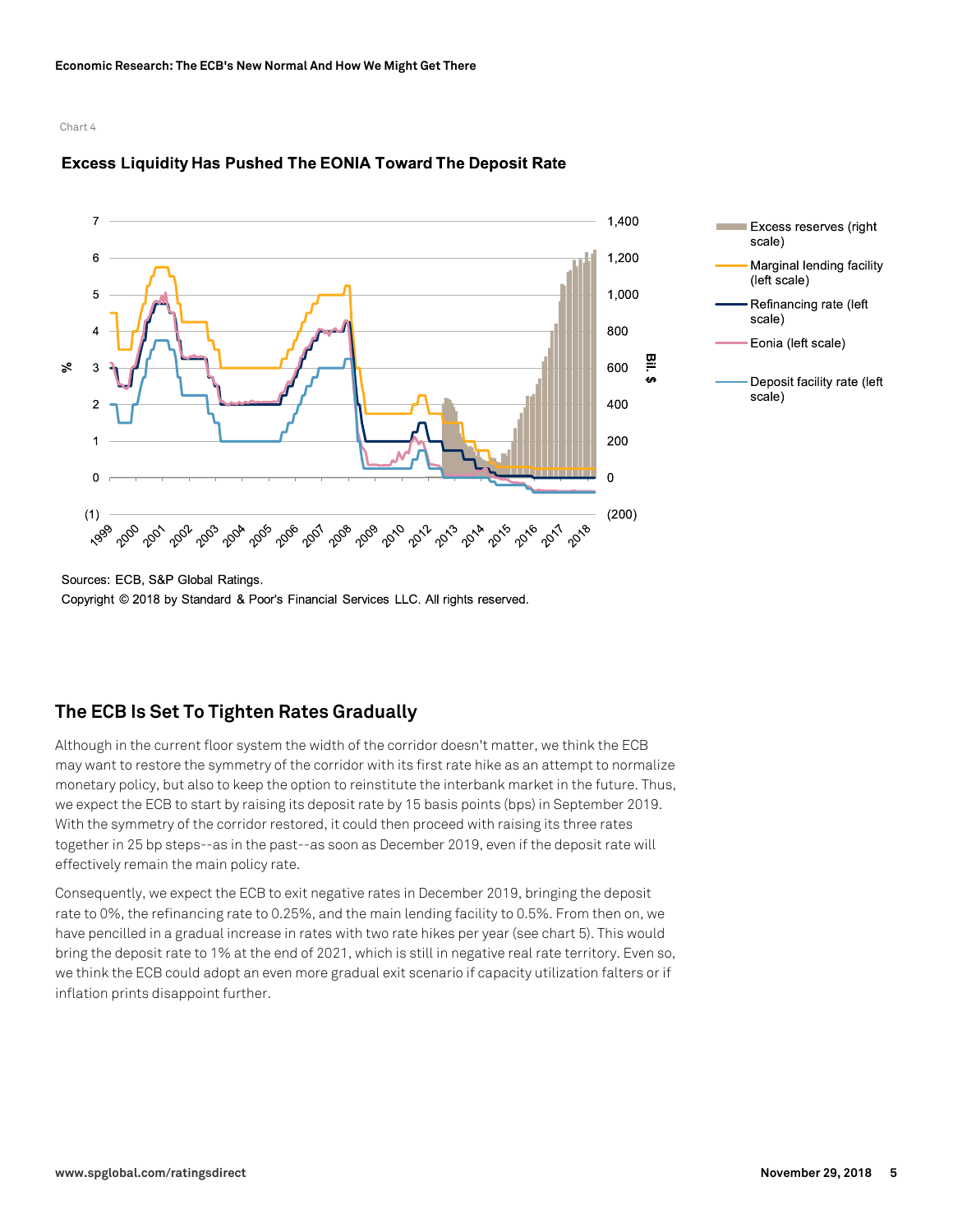

### The ECB Will Raise Rates Only Very Gradually

Copyright © 2018 by Standard & Poor's Financial Services LLC. All rights reserved.

# **The First Reduction Of The ECB's Balance Sheet Might Come With TLTRO Repayments**

As we argued in the past, we think the ECB is unlikely to engage in quantitative tightening until its policy rate has reached comfortable territory (see "What Can The ECB Take From The Fed's Policy Playbook?", published April 25, 2018). In the meantime, the ECB is set to reinvest maturing securities. The ECB has yet to clarify whether it will use the January 2019 capital keys update for its reinvestments. The new capital keys (based on national GDP and population size) will give more weight to countries like Germany and the Netherlands, which have been reducing their debt stock and for which the ECB has almost reached its issuer limit (see chart 6), suggesting the ECB might have to do some tweaks.

Sources: ECB, S&P Global Ratings.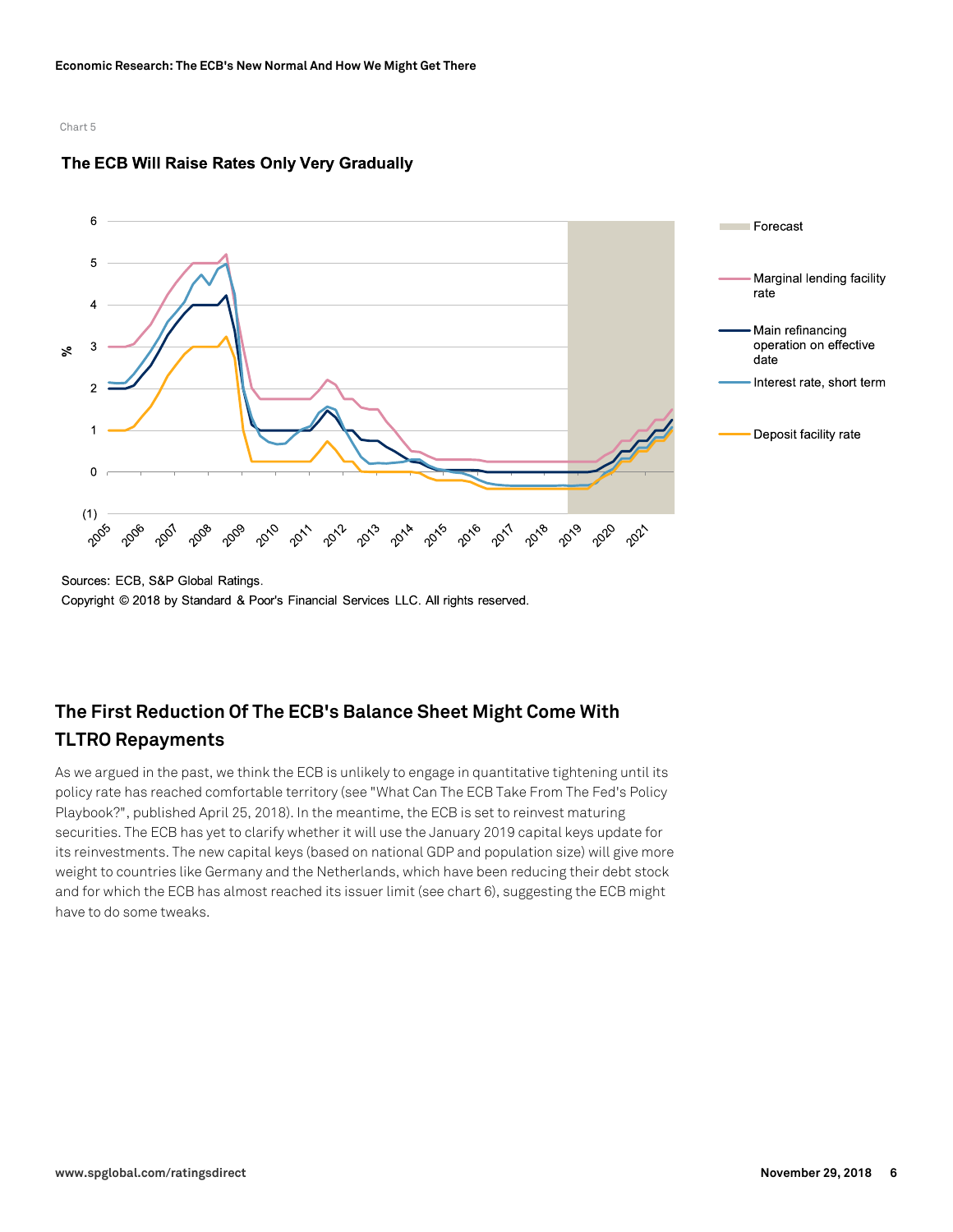

### The ECB Has Almost Reached Its 33% Issuer Limit On Purchases Of German Bonds Share of outstanding government bonds held by the ECB

Copyright © 2018 by Standard & Poor's Financial Services LLC. All rights reserved.

The first reduction of the ECB balance sheet is likely to come with the maturing of €725 billion of TLTROs between June 2020 and March 2021 (see chart 7), if the ECB does not do another round of TLTROs. That said, all this liquidity will not disappear from the system as some of the TLTROs are likely to be replaced by standard refinancing operations, which have been crowded out since then. In 2007, the sum of the ECB's main refinancing and long-term refinancing operations averaged around €443 billion. Under full allotment and given banks short-term liquidity needs for regulatory purposes, banks might even seek more liquidity than before the crisis, suggesting the reduction of the ECB's balance sheet might be less than €282 billion. Nonetheless, banks are unlikely to seek as much funding as under TLTROs from the ECB. Uncertainty about future funding is much lower than when the TLTROs were put in place and standard refinancing operations are much less attractive than TLTROs, for which most banks obtain a rate of 0.4%.

Sources: ECB, Datastream, S&P Global Ratings.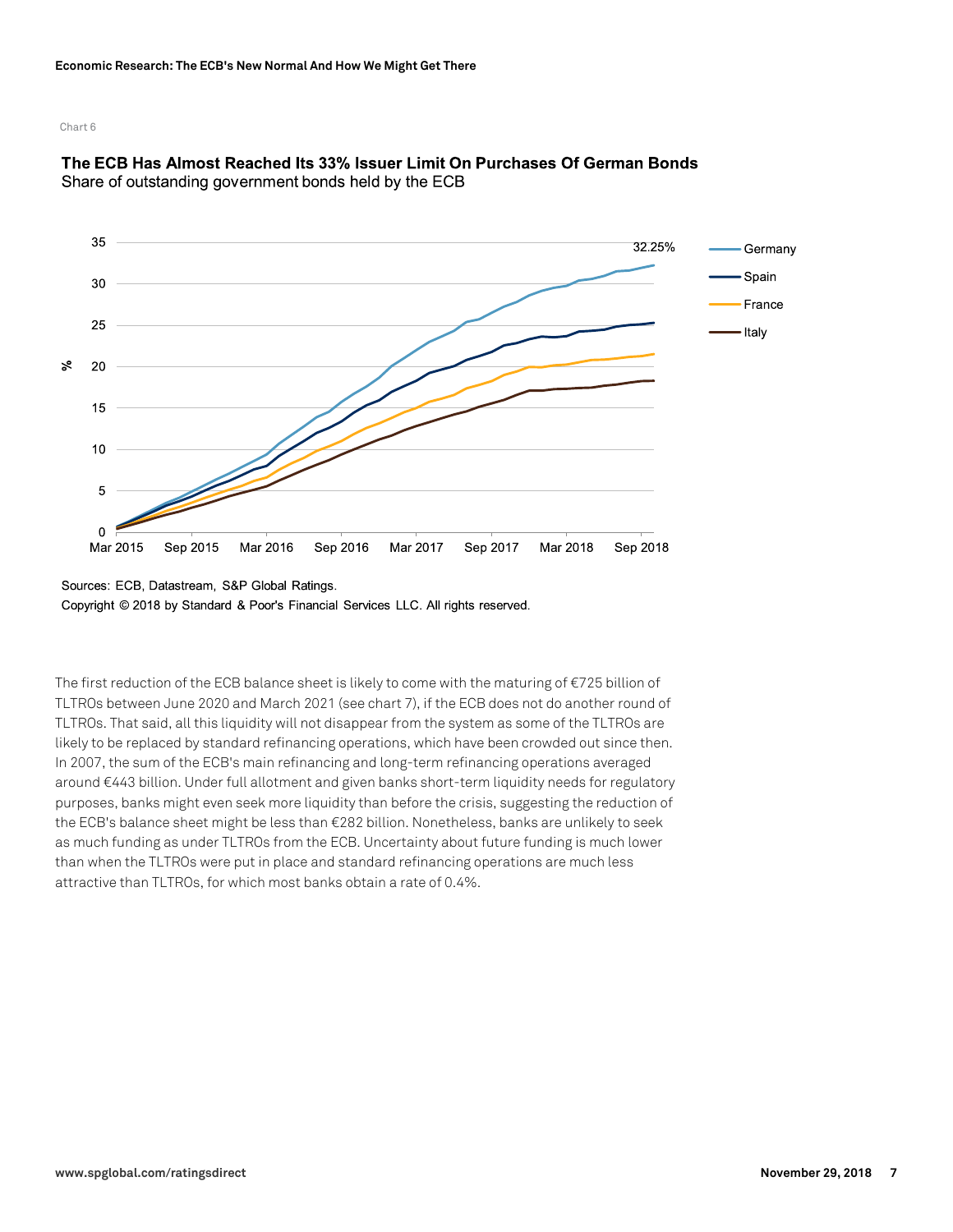### The ECB's Balance Sheet Is Not Set To Shrink Before 2020

The forecast sees a  $\epsilon$ 282 billion reduction of refinancing operations between June 2020 and March 2021 linked to TLTRO repayments



LTRO--Long-term refinancing operations. TLTRO--Targeted longer-term refinancing operations. MRO--Main refinancing operations. Sources: ECB, S&P Global Ratings. Copyright © 2018 by Standard & Poor's Financial Services LLC. All rights reserved.

As the reduction of the ECB's balance sheet coming from TLTRO repayments is uncertain and outside the ECB's hands, the ECB will likely prefer to wait and see how the repayments affect financing conditions before it starts reducing its bond portfolio. Thus, we expect the ECB to stop reinvesting all of the maturing bonds from mid-2021. The ECB is likely to adopt a similar approach to the Federal Reserve: reducing the bond portfolio in a passive and predictable manner, avoiding asset sells. A question that will arise at this point is how big a balance sheet the ECB should keep. Currently it is about 40% of GDP, but it seems unrealistic to see the ECB shrink its balance sheet back to its 2007 level of 14% of GDP. As we argued above, the ECB might want to keep excess liquidity in the system, and thus operate with a larger balance sheet. What's more, a structurally low "neutral" rate suggests that the ECB will find it more and more difficult to achieve its inflation target with its policy rate alone, without hitting the zero lower bound.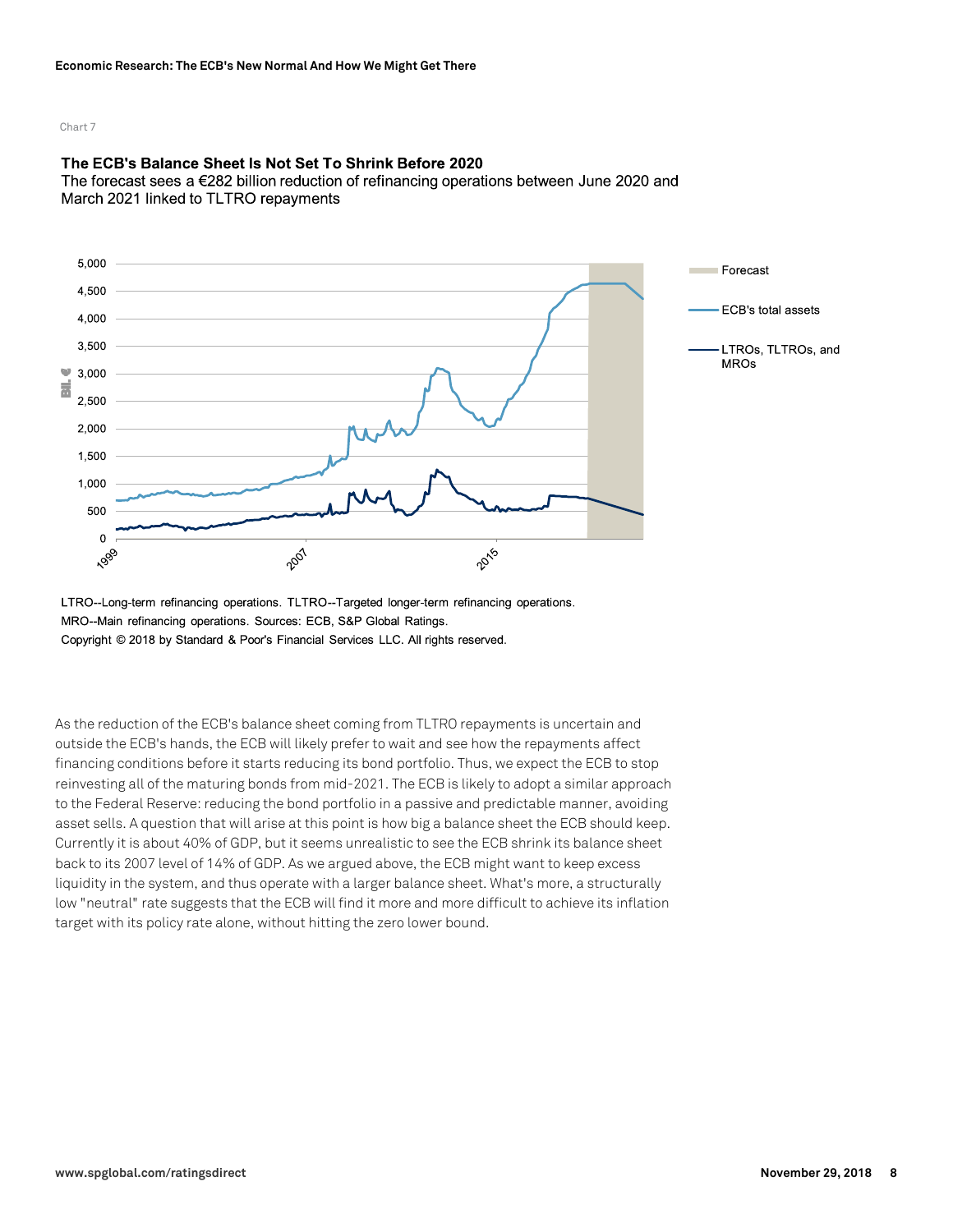### **Main European Economic Indicators November 2018**

|                                                | Germany | France | Italy      |      | Spain Netherlands Belgium Eurozone |     |     |     | U.K. Switzerland |
|------------------------------------------------|---------|--------|------------|------|------------------------------------|-----|-----|-----|------------------|
| Real GDP (% change)                            |         |        |            |      |                                    |     |     |     |                  |
| 2017                                           | 2.5     | 2.3    | 1.6        | 3.0  | 3.0                                | 1.7 | 2.5 | 1.7 | 1.6              |
| 2018(f)                                        | 1.6     | 1.6    | 1.0        | 2.6  | 2.6                                | 1.5 | 1.9 | 1.3 | 2.9              |
| 2019(f)                                        | 1.6     | 1.6    | 0.7        | 2.3  | 1.9                                | 1.5 | 1.6 | 1.3 | 1.6              |
| 2020(f)                                        | 1.4     | 1.6    | 0.9        | 2.1  | 1.9                                | 1.5 | 1.6 | 1.5 | 1.5              |
| 2021(f)                                        | 1.3     | 1.5    | 0.8        | 1.8  | 1.6                                | 1.4 | 1.5 | 1.3 | 1.4              |
| CPI inflation (%)                              |         |        |            |      |                                    |     |     |     |                  |
| 2017                                           | 1.7     | 1.2    | 1.3        | 2.0  | 1.3                                | 2.2 | 1.5 | 2.7 | 0.5              |
| 2018(f)                                        | 1.8     | 2.0    | 1.3        | 1.9  | 1.6                                | 2.3 | 1.7 | 2.5 | 1.0              |
| 2019(f)                                        | 1.8     | 1.5    | 1.2        | 1.9  | 1.9                                | 2.1 | 1.5 | 1.9 | 0.8              |
| 2020(f)                                        | 1.8     | 1.5    | 1.4        | 1.7  | 1.8                                | 1.8 | 1.5 | 1.7 | 1.0              |
| 2021(f)                                        | 1.9     | 1.7    | 1.6        | 1.8  | 1.7                                | 1.9 | 1.7 | 2.6 | 1.2              |
| Unemployment rate (%)                          |         |        |            |      |                                    |     |     |     |                  |
| 2017                                           | 3.8     | 9.4    | 11.3       | 17.2 | 4.9                                | 7.1 | 9.1 | 4.4 | 3.2              |
| 2018(f)                                        | 3.4     | 9.2    | 10.5       | 15.4 | 3.9                                | 6.3 | 8.2 | 4.1 | 2.6              |
| 2019(f)                                        | 3.0     | 8.9    | 10.2       | 14.1 | 3.8                                | 6.2 | 7.7 | 4.2 | 2.4              |
| 2020(f)                                        | 3.0     | 8.7    | 10.0       | 13.0 | 3.8                                | 6.2 | 7.5 | 4.4 | 2.3              |
| 2021(f)                                        | 3.0     | 8.5    | 9.8        | 11.9 | 4.0                                | 6.3 | 7.2 | 4.5 | 2.2              |
| 10-year bond yield (yearly average)            |         |        |            |      |                                    |     |     |     |                  |
| 2017                                           | 0.4     | 0.8    | 2.1        | 1.6  | 0.5                                | 0.7 | 1.1 | 1.2 | (0.1)            |
| 2018(f)                                        | 0.4     | 0.8    | 2.7        | 1.4  | 0.6                                | 0.7 | 1.1 | 1.5 | 0.1              |
| 2019(f)                                        | 0.7     | 1.1    | 3.6        | 2.0  | 0.9                                | 1.2 | 1.6 | 1.9 | 0.3              |
| 2020(f)                                        | 1.3     | 1.7    | 3.6        | 2.7  | 1.5                                | 1.8 | 2.1 | 2.7 | 0.8              |
| 2021(f)                                        | 1.8     | 2.3    | 3.9        | 3.3  | 2.0                                | 2.3 | 2.5 | 3.3 | 1.1              |
| Central banks' policy rates (yearly average)   |         |        |            |      |                                    |     |     |     |                  |
|                                                | ECB     | BOE    | <b>SNB</b> |      |                                    |     |     |     |                  |
| 2017                                           | 0.0     | 0.3    | (0.8)      |      |                                    |     |     |     |                  |
| 2018(f)                                        | 0.0     | 0.6    | (0.8)      |      |                                    |     |     |     |                  |
| 2019(f)                                        | 0.0     | 0.8    | (0.7)      |      |                                    |     |     |     |                  |
| 2020(f)                                        | 0.5     | 1.3    | (0.3)      |      |                                    |     |     |     |                  |
| 2021(f)                                        | 1.0     | 1.6    | 0.3        |      |                                    |     |     |     |                  |
| Exchange rates USD/EUR USD/GBP EUR/GBP CHF/USD |         |        |            |      | CHF/EUR                            |     |     |     |                  |
| 2017                                           | 1.1     | 1.3    | 1.1        | 1.0  | 1.1                                |     |     |     |                  |
| 2018(f)                                        | 1.2     | 1.3    | 1.1        | 1.0  | 1.2                                |     |     |     |                  |
| 2019(f)                                        | 1.2     | 1.3    | 1.1        | 1.0  | 1.2                                |     |     |     |                  |
| 2020(f)                                        | 1.2     | 1.4    | 1.2        | 0.9  | 1.2                                |     |     |     |                  |
| 2021(f)                                        | 1.3     | 1.5    | 1.2        | 0.9  | 1.2                                |     |     |     |                  |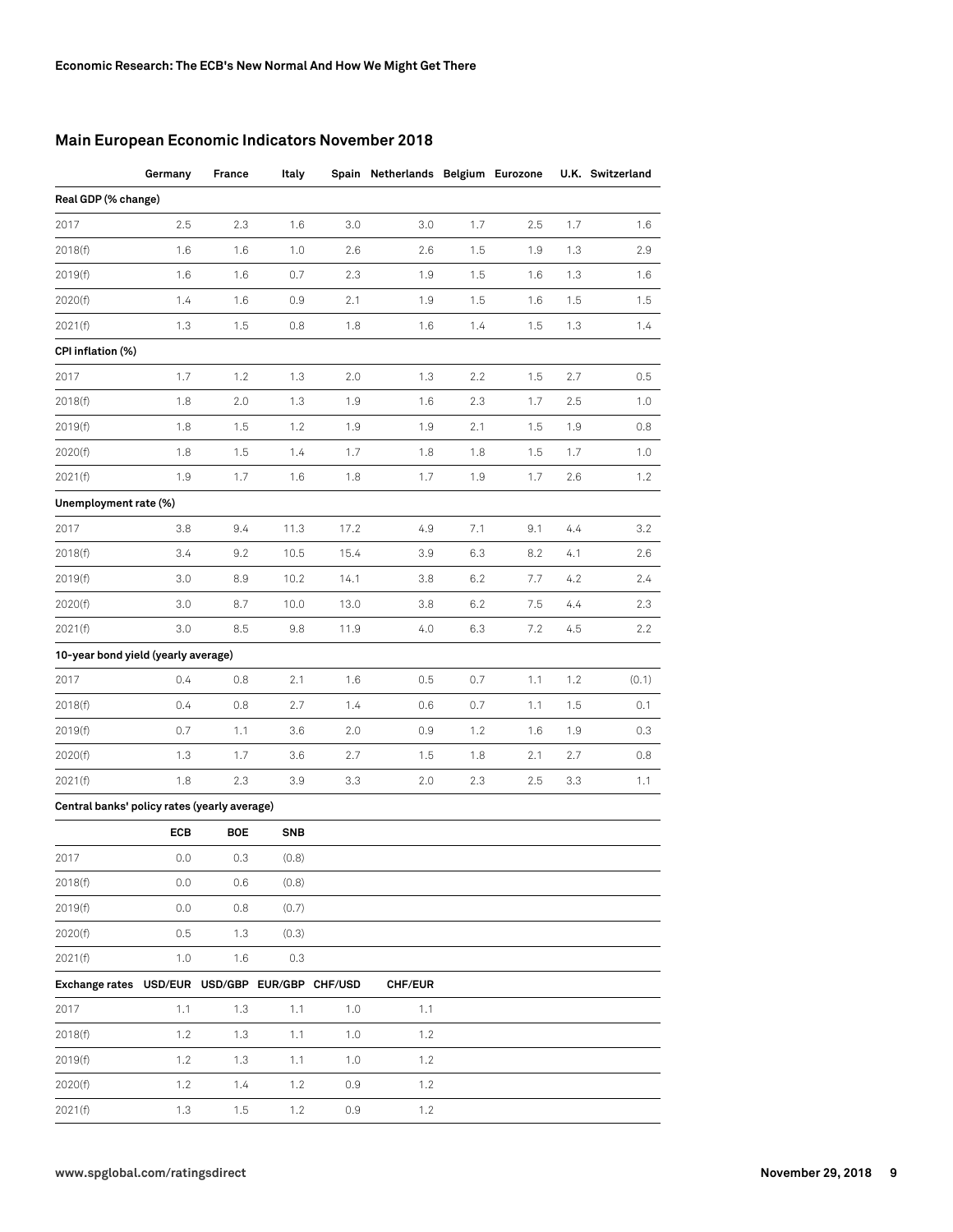This report does not constitute a rating action.